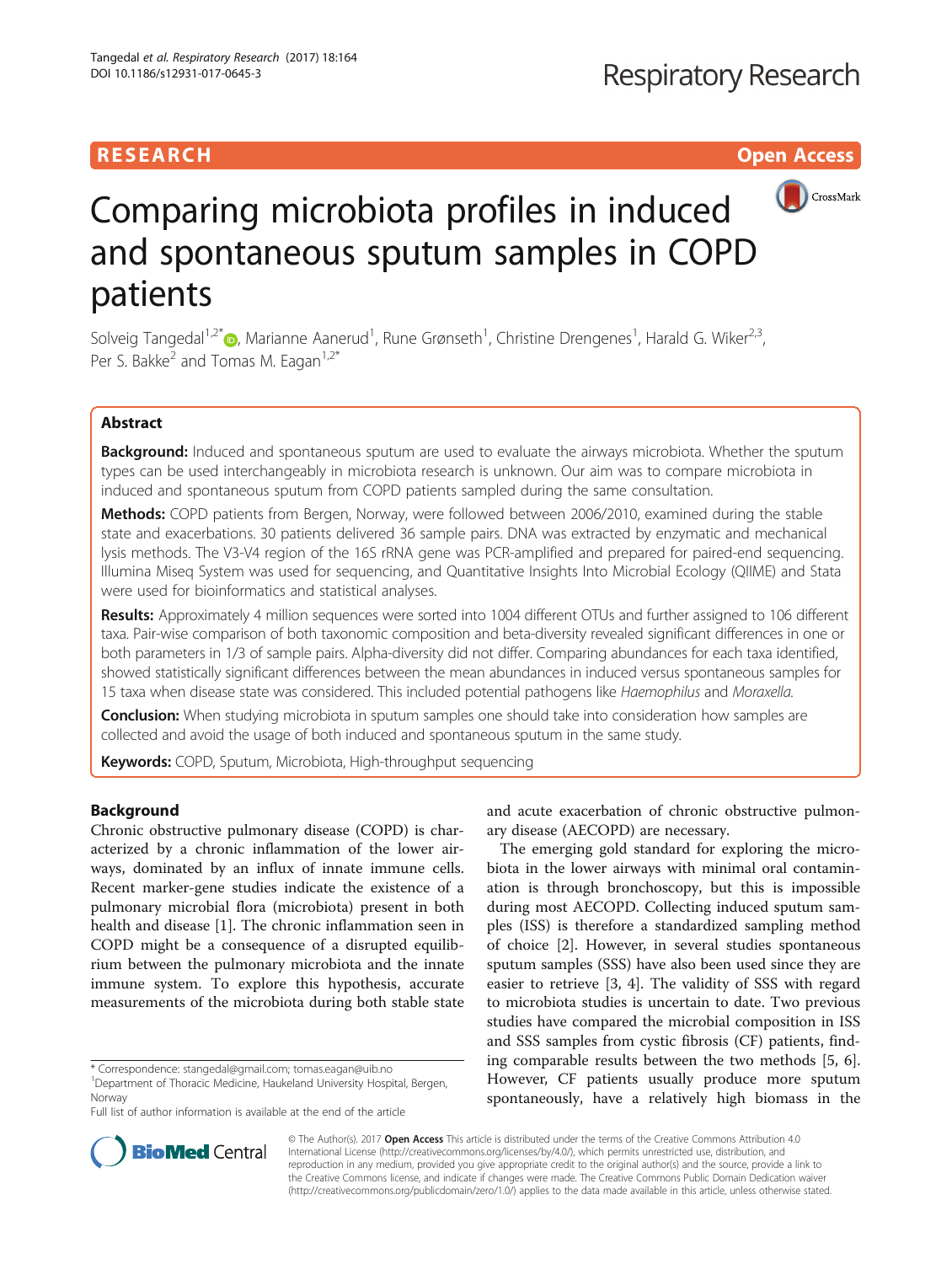airways, and one of the cited studies used an earlier method of bacterial profiling (Terminal Restriction Fragment Length Polymorphism Profiling) [\[6](#page-8-0)], wheras the other had only 15 sputum pairs [[5\]](#page-8-0). The validity of SSS with regard to 16S rRNA marker-gene based studies on non-CF patients is unknown to date.

The Bergen COPD Cohort Study (BCCS) and its adjunct Bergen COPD Exacerbation Study (BCES) offers an opportunity to address this issue in COPD patients as we have sampled sputum both induced and spontaneously in a number of our COPD patients repeatedly during follow-up. We have previously shown that levels of inflammatory markers differed between sputum types in a study from the same population [[7\]](#page-8-0). In the present study we compared the taxonomic composition and diversity measures in 36 sputum pairs consisting of SSS and ISS sampled sequencially from COPD patients either during AECOPD or at the stable state.

## Methods

## Study design

The current study sample consisted of 36 sputum pairs collected from 30 COPD patients who participated in both the BCCS & BCES. The study design and sampling of the BCCS [[8](#page-8-0)] and the BCES [\[7](#page-8-0)] has previously been described in detail. The COPD patients had a smoking history of  $\geq 10$ pack-years, and a post-bronchodilation  $FEV<sub>1</sub>/FVC$  ratio < 0.7 and  $FEV_1 < 80\%$  predicted. Active autoimmune diseases or cancer within the last 5 years were cause for non-inclusion. A study physician examined and undertook a structured interview of all patients upon inclusion and at half-yearly follow-up visits when the patients were in the stable state.

Patients were instructed to contact the study-staff at periods with worsening of symptoms (malaise, fever, airway symptoms). The study physician offered a clinical examination at the outpatient clinic, Dept. of Thoracic Medicine, Haukeland University Hospital within 24 h of contact, or on the first working day after the weekend. Hospitalized patients were examined by a study physician the first day after admission.

The study was approved by the regional ethical board (REK-Vest), case number 165.08.

#### Sputum sampling and processing

Both sputum sampling and immediate processing have been described in detail [\[7](#page-8-0)]. SSS was collected first from patients expectorating. If the patient's clinical state allowed it, induction with hypertonic saline (3%) was performed. Patients inhaled the saline for 7 min three times, and sputum was collected and pooled after each inhalation. Spirometric evaluations were performed before and after each inhalation during induction (Vitalograph S-model Vitalograph Ltd., Buckingham, England at regular visits in the steady state, EasyOne model 2001 Ndd Medizintechnik AG, Zurich, Switzerland at exacerbation visits). Sputum samples were kept on ice until undergoing quality control less than 30 min after sampling. For the sputum samples to be considered of acceptable quality there had to be >1 million/mL cells, <20% epithelial cells and the leucocyte viability had to be >30%. If the samples were of sufficient quality, they were further treated by standard protocol [[7](#page-8-0)] to separate the supernatant from the cell pellet. All materials were aliqouted and frozen at −80 °C.

## DNA extraction and 16S rRNA sequencing

The samples were thawed and treated with sputasol (Oxoid). They underwent pre-lysis with Lysostaphin (4000 U/mL), Lysozyme (10 mg/mL) and Mutanolysin (25,000 U/mL) (Sigma-Aldrich). To avoid shearing of free DNA each sample was centrifuged and supernatants and pellets separated. The pellets underwent mechanical and chemical lysis using the FastPrep-24 Instrument and reagents from the FastDNA Spin Kit (MP Biomedicals, LLC, Solon, OH, USA). Lysates and supernatants from each sample were recombined and the extracted DNA was further purified using the FastDNA Spin Kit. Library preparation and sequencing of the V3-V4 region of the 16S rRNA gene was carried out according to the protocol for Metagenomic Sequencing Library Preparation for the Illumina Miseq System (Part # 15044223 Rev. B, MiSeq Reagent Kit v3). Amplicon PCR was carried out with a total of 45 cycles and followed by Index PCR using primers from the Nextera XT Index Kit (Illumina Inc., San Diego. CA, USA). Pooled, normalized samples went through  $2 \times 300$  cycles of paired-end sequencing. Each of the sample pairs were processed on the same day, and for all pairs we used the same reagent kits throughout DNA extraction, PCR and sequencing.

## Bioinformatics analyses

FASTQ-files were computed using Quantitative Insights Into Microbial Ecology (QIIME) v.1.9.1 [[9, 10](#page-8-0)]. First, forward and reverse reads were assembled, after which sequences that did not pass quality demands as advised by QIIME were removed [[11\]](#page-8-0). The accepted sequences were clustered into operational taxonomic units (OTUs) through open reference OTU-picking using uclust v.1.2.22 [[12](#page-8-0)] and the GreenGenes Database v.13\_08 [\[13](#page-8-0)]. The latter was also used for taxonomic assignment with analyses performed on GreenGenes taxonomic level 6 (genus). The clustering was based on sequence similarity with a threshold of 97%, which is considered the conventional cut-off for 16S rRNA maker-gene surveys and representative for bacterial species [[14](#page-8-0)]. For each OTU a representative sequence was aligned using PyNAST v.1.2.2 [[15\]](#page-8-0), and sequences not successfully aligned were omitted from further analyses. A phylogenetic tree was built using FastTree v.2.1.3 [[16\]](#page-8-0). Counts of observations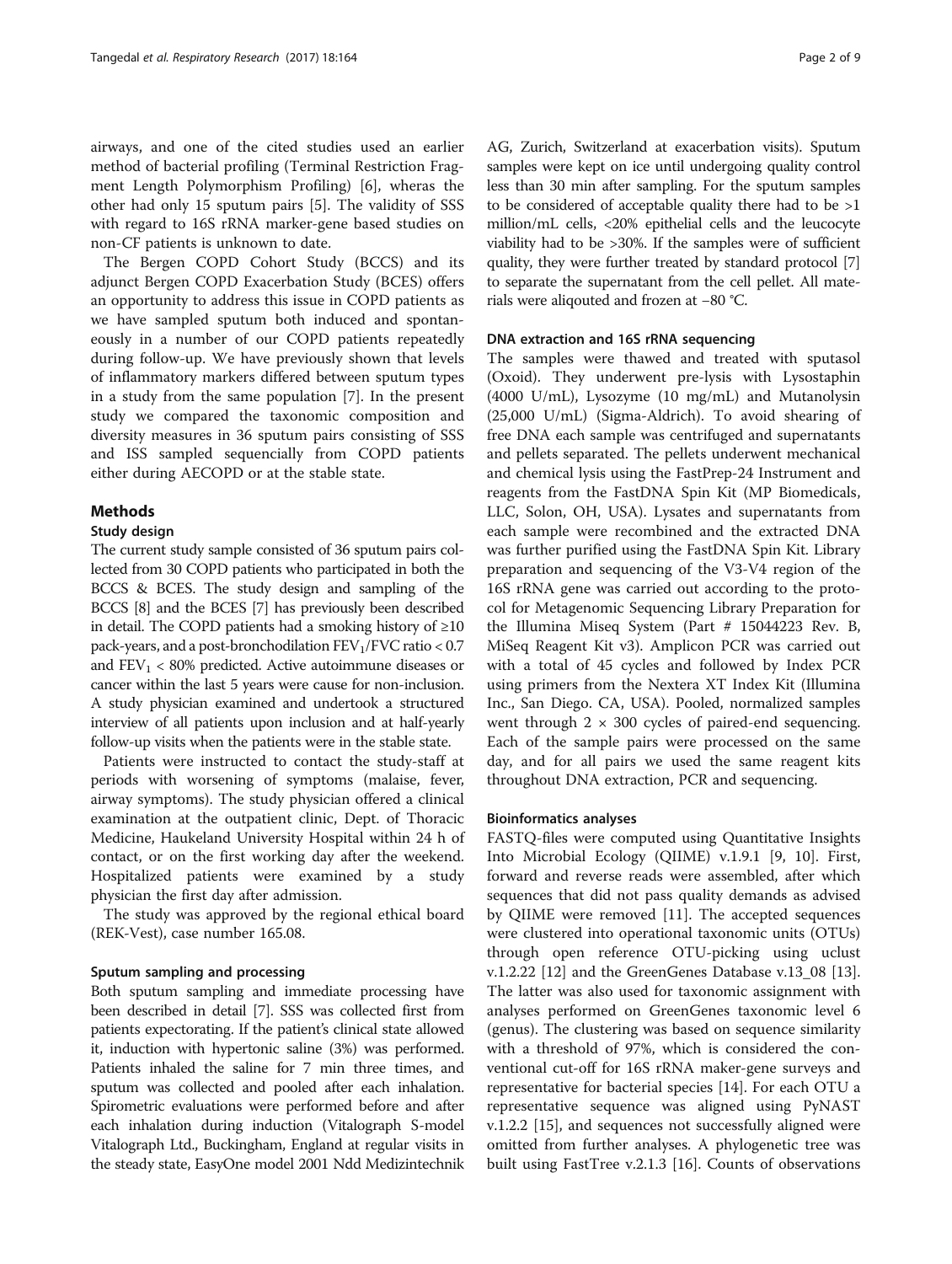(OTUs) on a per-sample basis were stored in Biological Observation Matrix (BIOM) format and OTUs containing less than 0.005% of the total number of sequences were removed according to QIIME guidelines [\[10](#page-8-0), [11\]](#page-8-0).

## Statistical analyses

Comparisons of the taxonomic distribution between pairs were performed both by calculating the Yue-Clayton measure of dissimilarity (1- $\theta_{\text{VC}}$  - range 0 to 1; 0 indicates perfect similarity, 1 perfect dissimilarity) [\[17](#page-8-0)], and using limits of agreement (LOA) calculated from Bland-Altman plots [[18](#page-8-0), [19\]](#page-8-0). Both methods allow evaluation of quantitative differences within each pair.

The mean number of sequences allocated to each identified taxa in the 36 ISS was compared to that found in the 36 SSS, using log-likelihood ratio tests with Bonferroni corrected p-values due to multiple comparisons. The comparisons were made between samples normalized through rarefaction with random subsampling without replacement. Comparisons of alpha- and beta-diversity were performed on rarefied OTU-tables [\[20](#page-8-0)] with available statistical analyses incorporated in QIIME-scripts. Alpha-diversity (within-sample diversity) was estimated using Faith's phylogenetic diversity, Chao1 and counts of observed OTUs. Beta-diversity is a measure of diversity between samples. To evaluate differences in phylogenetic, quantitative betadiversity pair-wise, weighted UniFrac (WUF) significance tests were applied [\[21\]](#page-8-0). All 72 samples were compared generating 2556 comparisons, for which Bonferroni corrected p-values were used.

Principal coordinates analysis (PCoA)-plots of WUF distances between sampling methods were used for visualization of distances in three-dimensional space using Procrustes analyses and transformations of principal coordinates 1-3 [\[22](#page-8-0)]. Analyses of similarities (ANOSIM), were used to compare differences in betadiversity between ISS and SSS when samples were grouped by type [[23](#page-8-0)], both considering WUF and its qualitative equivalent unweighted UniFrac distances (UWUF).

Stata 13.1 (StataCorp LP. 2013. College Station, TX) was used for generation of the Bland-Altman plots.

All relevant data were deposited at the Dryad Digital Repository ([www.datadryad.org](http://www.datadryad.org/)) and are referenced in the text using the following doi: [http://dx.doi.org/](http://dx.doi.org/10.5061/dryad.5gc82) [10.5061/dryad.5gc82.](http://dx.doi.org/10.5061/dryad.5gc82)

## Results

We obtained a total of 36 high-quality pairs of sputum from 30 different COPD patients. Eleven patients were women; two thirds of patients were aged 55- 64 years at inclusion. Patient characteristics are summarized in Table 1.

After processing of the raw data, 1004 different OTUs were identified with 2.5 of 4 million sequences belonging

## Table 1 Patient characteristics

|                                   | n (%)     |
|-----------------------------------|-----------|
| Sex                               |           |
| Women                             | 11 (37%)  |
| Men                               | 19 (63%)  |
| Age                               |           |
| 40-54 years                       | 4 (13%)   |
| 55 - 64 years                     | 18 (60%)  |
| 65 - 75 years                     | 8 (27%)   |
| Body composition                  |           |
| Normal                            | 21 (70%)  |
| Obese                             | 4 (13%)   |
| Cachectic                         | 5 (17%)   |
| Smoking                           |           |
| Ex                                | 18 (60%)  |
| Current                           | 12 (40%)  |
| GOLD stage                        |           |
| II (FEV <sub>1</sub> 50-80%)      | 14 (47%)  |
| III (FEV <sub>1</sub> 30-50%)     | 12 (40%)  |
| IV (FEV <sub>1</sub> < 30%)       | 4 (13%)   |
| Frequent exacerbator <sup>a</sup> |           |
| No                                | 20 (67%)  |
| Yes                               | 10 (33%)  |
| Using inhaled steroids            |           |
| No                                | 6 (20%)   |
| Yes                               | 24 (80%)  |
| Using antibiotics <sup>b</sup>    |           |
| No                                | 30 (100%) |
| Yes                               | $0(0\%)$  |

<sup>a</sup> >1 exacerbation last 12 months prior to inclusion

<sup>b</sup>At time of sampling

to samples delivered at exacerbations (25 of the 36 sputum pairs).

#### Taxonomy

The 1004 OTUs identified by QIIME were sorted into 106 different taxa by QIIME's taxonomic summary command. First, we calculated the Yue-Clayton measure of dissimilarity between the mean abundances of the most dominating OTUs (each containing ≥1% of all sequences) assigned to 11 different taxa in all ISS versus all SSS. This represents a group comparison and not a pair by pair comparison. The samples were then sorted with regards to disease state at time of sampling. The dissimilarity (1- $\theta_{\text{YC}}$ ) measure was 0.04 when disease state was not considered. For exacerbation samples the dissimilarity (1- $\theta_{\text{YC}}$ ) measure was also 0.04, and for stable state samples 0.03. Performing the same analyses including also low-abundance OTUs gave a dissimilarity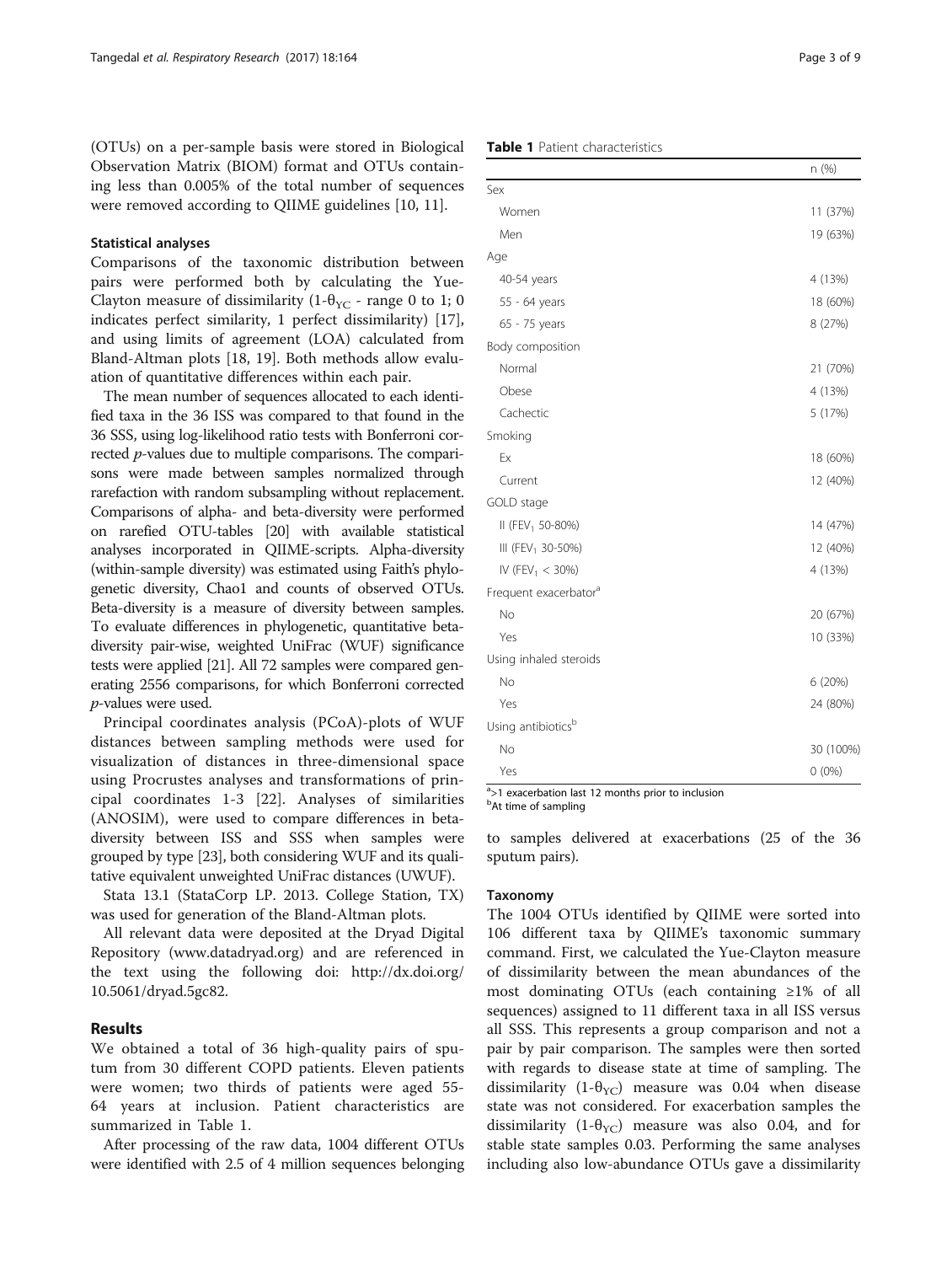<span id="page-3-0"></span> $(1-\theta_{\text{VC}})$  measure of 0.04 when all samples were included, and 1- $\theta_{\text{YC}}$  of 0.04, and 0.05 for exacerbation and stable samples respectively.

Taxonomic compositional differences within sample pairs were visualized as bar graphs for the same 11 dominating taxa (Fig. 1). As shown, there were obvious visual differences within some pairs. 1- $\theta_{\text{YC}}$  was calculated both for dominating OTUs exclusively, and for all OTUs. When evaluating dissimilarities pair-wise for dominating OTUs and their associated taxa,  $1-\theta_{\text{YC}}$  ranged from <0.01 – 0.92 (Fig. 1). 1-θ<sub>YC</sub> ranged from <0.01 – 0.58 when also including sparse OTUs and corresponding taxa (data not shown). With 0.2 as limit for acceptable

within-pair 1- $\theta_{\text{YC}}$ , seven pairs were found dissimilar regardless of OTU-abundance (pairs 8, 11, 19, 20, 27, 34 and 36), while four pairs were found dissimilar only if filtering out low-abundance OTUs (pairs 6, 14, 24 and 28) or keeping low-abundance OTUs respectively (pairs 3, 13, 22 and 26).

To further assess differences in taxonomy between sample pairs, one Bland-Altman plot of the relative abundances of our 106 taxa was generated for each pair. From the upper and lower 95% LOA, the range is calculated (upper-lower/100) corresponding to a number between 0 and 1, where 0 indicates perfect agreement. Using this approach, we found ranges in LOA between

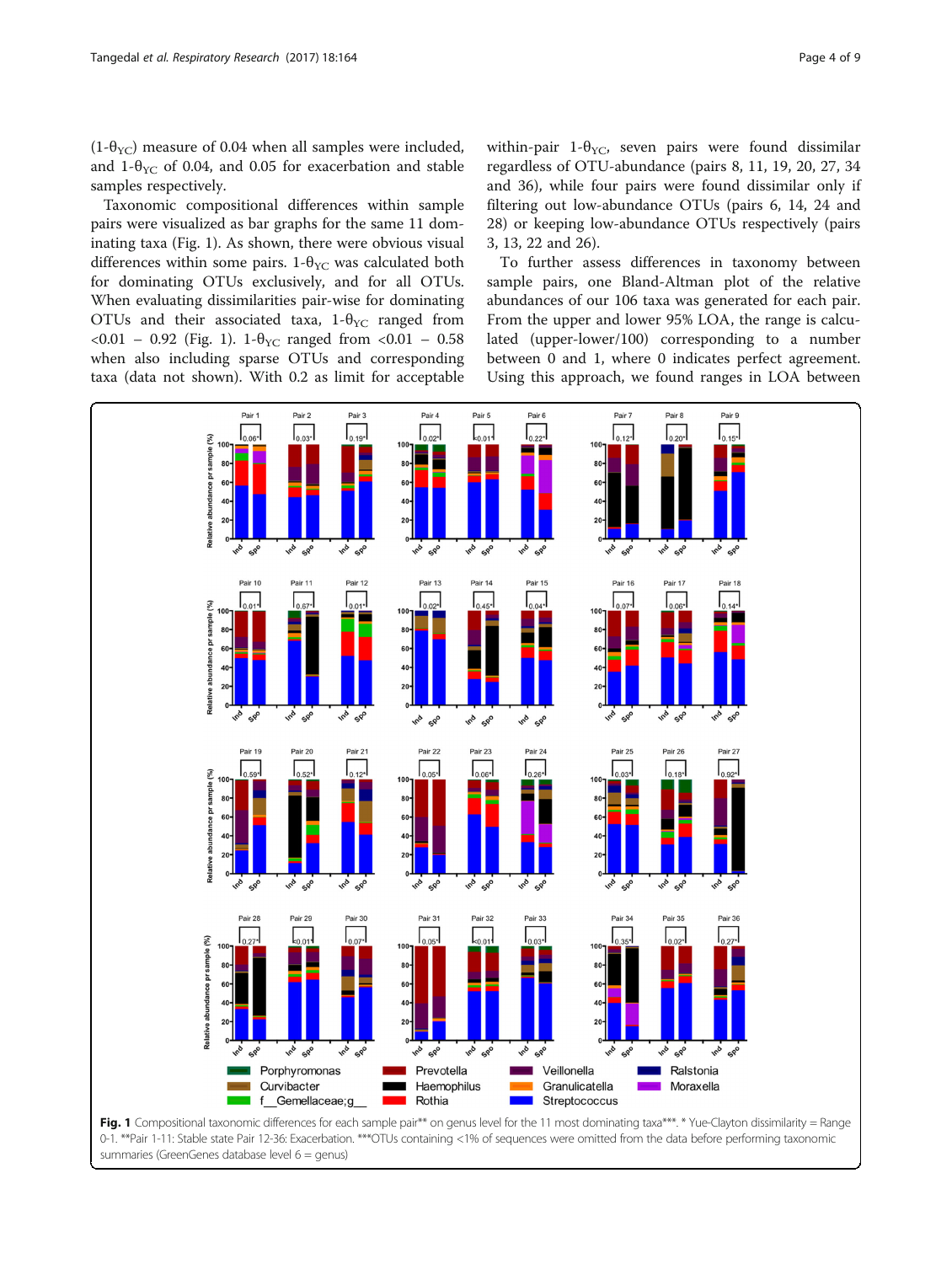0.02-0.66 (Fig. 2). Setting an acceptable limit for LOA at 0.1 allows the relative abundance in each taxa to vary from ISS to SSS by 10%. With this limit 13 pairs could not be accepted as equal, including the seven pairs found too different by  $1-\theta_{\text{YC}}$  regardless of OTUabundance (Fig. 2).

There were significant differences between the mean abundances in induced versus spontaneous samples for 15 taxa in either the exacerbated or the stable state (Table [2](#page-5-0)). For instance for the well known pathogenic Moraxella, there were almost twice as many sequences in all spontaneous samples compared with all the induced samples both during exacerbations and in the stable state ( $p < 0.001$ , Table [2\)](#page-5-0). Also Haemophilus was consistently more abundant in spontaneous than in induced samples.

## **Diversity**

No statistically significant differences were found in alpha-diversity (Table [3\)](#page-5-0).

However, we found statistically significant differences  $(p < 0.01$ , Bonferroni corrected due to multiple comparisons) in the pair-wise quantitative, phylogenetic betadiversity as evaluated by weighted UniFrac for 9 pairs (Pair 3, 14, 17, 19, 26, 30, 32, 33 and 36).

The principal coordinates analysis (PCoA) plots are presented in Fig. [3.](#page-6-0)

Each dot represents the weighted UniFrac distance diversity measure for each sample, and lines illustrating the distance between paired sputum are shown (Blue line attaches to ISS, red to SSS). The greater the distance, the greater is the difference. Although this is a two-dimensional visualization of a three-dimensional calculation, Fig. [3](#page-6-0) clearly shows that the distances between paired samples varied. A Monte Carlo simulation

with 1000 permutations was applied giving  $M^2 = 0.5$ , confirming the visual interpretation (Identical plots:  $M^2 = 0$ , if completely dissimilar  $M^2 = 1$ ).

Using analyses of similarities (ANOSIM), we found no significant differences in means of beta-diversity (UWUF and WUF) between ISS and SSS when samples were grouped by type. This was true both in stable state and at exacerbations ( $p > 0.05$ ).

## **Discussion**

This study on sputum samples collected sequentially using two different methodologies from COPD patients and treated equally by the same protocol shows that in approximately 1/3 of sputum pairs either taxonomical and/or diversity analyses differ significantly. Discordance between induced and spontaneous samples were seen both at exacerbations and during stable state.

The strength of the current study is the unique data material; including induced and spontaneous sputum samples collected simultaneously, treated by the same protocol [[7, 8](#page-8-0)], both at the stable state and during exacerbations. However, there are some methodological issues to discuss. First, after either induction or through sampling of spontaneous sputum, sputum was kept in a clean collection dish, and material selected by trained technicians for further analyses. This is the standard approach [[24](#page-8-0)], but entails a natural variation of sample selection. However, there is no reason to believe the judgment of the technician should differ between sample types, and all other processing was the same for both types of sputum.

Second, errors may occur during DNA extraction, PCR or sequencing steps. All pairs were run simultaneously for all steps in the laboratory protocol, including

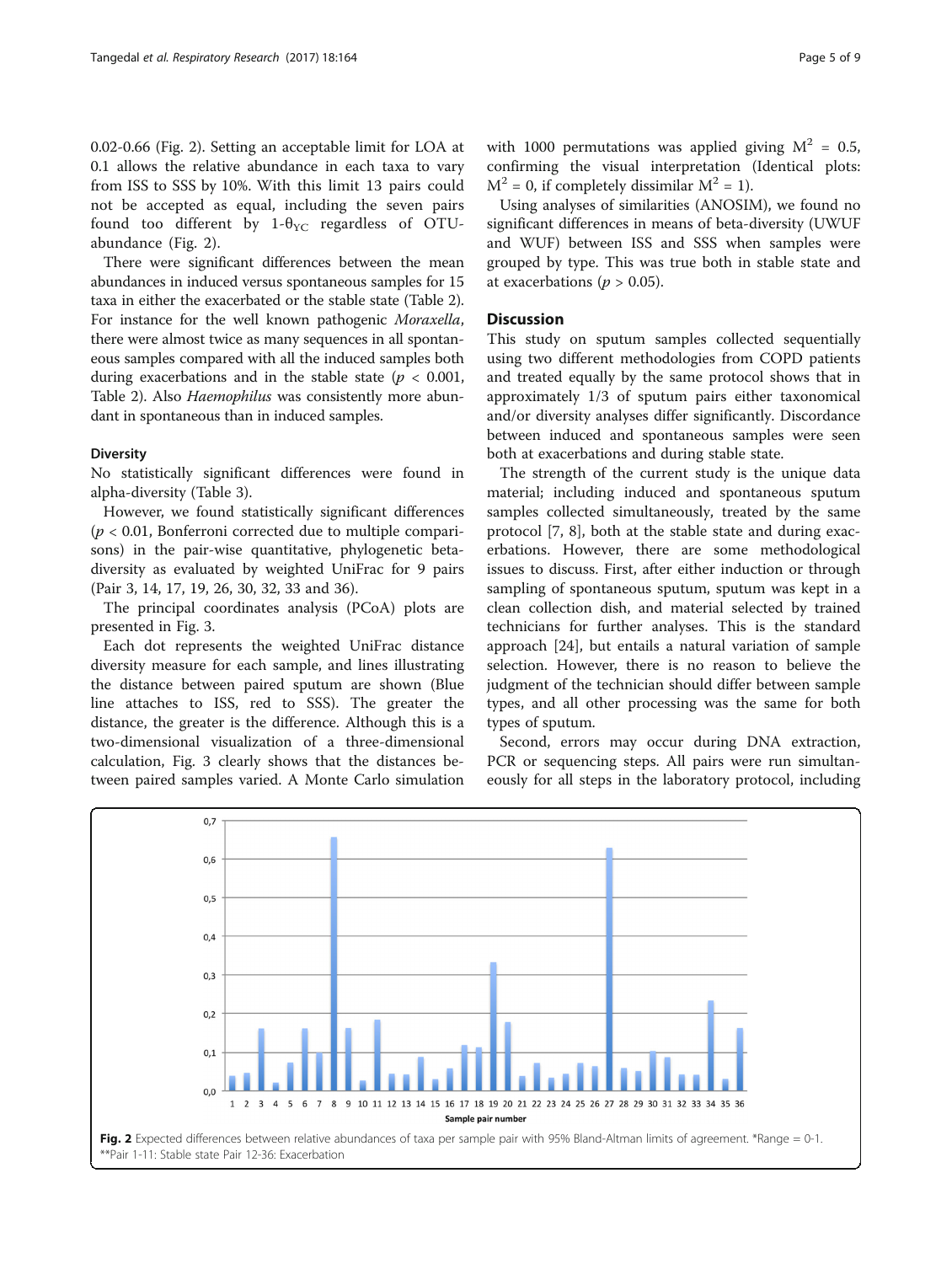|                                           | All samples |             |         | Exacerbation |             |         | Stable state |             |         |
|-------------------------------------------|-------------|-------------|---------|--------------|-------------|---------|--------------|-------------|---------|
| Taxonomy <sup>b</sup>                     | Induced     | Spontaneous | $p^c$   | Induced      | Spontaneous | $p^c$   | Induced      | Spontaneous | $p^c$   |
| f_Prevotellaceae;g_Prevotella             | 2499.2      | 1760.3      | < 0.001 | 2633.1       | 1817.1      | < 0.001 | 2349.5       | 1763.0      | < 0.001 |
| f_Pasteurellaceae;g_Haemophilus           | 1471.9      | 2440.3      | < 0.001 | 1308.2       | 2356.6      | < 0.001 | 1957.7       | 2859.8      | < 0.001 |
| f_Moraxellaceae;g_Moraxella               | 259.2       | 542.3       | < 0.001 | 234.4        | 456.5       | < 0.001 | 353.9        | 798.0       | 0.001   |
| f_Veillonellaceae;g_Veillonella           | 1488.3      | 1170.8      | < 0.001 | 1618.8       | 1173.1      | < 0.001 |              |             |         |
| f_Veillonellaceae;g_Megasphaera           | 179.9       | 100.0       | < 0.001 | 201.9        | 111.5       | < 0.001 | 134.8        | 79.4        | 0.01    |
| f Corynebacteriaceae;g<br>Corynebacterium | 44.9        | 12.0        | < 0.001 | 60.3         | 14.9        | < 0.001 |              |             |         |
| f_Oxalobacteraceae;q_Ralstonia            |             |             |         | 423.3        | 604.7       | < 0.001 | 331.8        | 213.3       | < 0.001 |
| f_Comamonadaceae;q_Curvibacter            |             |             |         | 518.7        | 713.0       | < 0.001 | 430.7        | 269.5       | < 0.001 |
| f_Leptotrichiaceae;g_Leptotrichia         |             |             |         | 171.8        | 95.2        | < 0.001 |              |             |         |
| f_Neisseriaceae;g_Neisseria               |             |             |         |              |             |         | 344.5        | 149.8       | < 0.001 |
| f_Gemellaceae;q_Gemella                   |             |             |         |              |             |         | 84.9         | 16.5        | < 0.001 |
| f_Gemellaceae;q_                          |             |             |         |              |             |         | 452.7        | 273.6       | < 0.001 |
| f_Neisseriaceae;q_                        |             |             |         |              |             |         | 79.5         | 17.5        | < 0.001 |
| f_Leptotrichiaceae;q_Leptotrichia         |             |             |         |              |             |         | 123.6        | 217.6       | < 0.001 |
| f_Actinomycetaceae;q_Actinomyces          |             |             |         |              |             |         | 350.1        | 256.0       | 0.001   |

<span id="page-5-0"></span>Table 2 Mean number of sequences per sample constituting the 15 taxa<sup>a</sup> found in significantly different amounts in induced and spontaneous sputum from COPD patients with and without respect to disease state

<sup>a</sup>Rarefied OTU-tables: Sequences/Sample = 18,250 for All samples and Exacerbations, for Stable state: 19,743

 $^{\rm b}$ GreenGenes Level 6: f\_ = Name of family level g\_ = Name of genus level. One hundred six different taxa in total

<sup>c</sup>log-likelihood ratio test, Bonferroni corrected due to multiple comparisons

on the same flowcell in the Illumina MiSeq. However, random errors could be a factor, and based on the plots of the dominant taxa in Fig. [1](#page-3-0), we chose the seven most visually dissimilar pairs (pairs 11, 14, 19, 20, 26, 27 and 36) and three visually similar pairs (pairs 2, 5 and 29) and redid the laboratory analyses. For only one of the 20 samples (pair 26, ISS) were the results convincingly different visually from the first to the second run. Since this was not a random selection, the likely error is much lower than 5%, and we do not believe our results are due to random laboratory error. For data analyses we chose to keep the sequences from run two for the ten re-run pairs.

Third, low biomass samples are prone to contamination from multiple sources during laboratory handling

[[25\]](#page-8-0). Approaches to handle the potential contamination include sequencing of known ("mock") communities, negative control samples, and manual curation of the sequencing output. A potential contaminator in our study is the saline used for induction. Unfortunately it was not stored at the time the procedures were performed, and so an important limitation to the current study is that we were not been able to examine the influence of negative saline controls on our samples. All samples were treated exactly similar at all steps of analyses, thus minimizing confounding from potential contamination. However, as the biomass and dilution of each sample in a pair may differ, we cannot exclude that samples could be differentially affected by contamination from saline. Finally, as in other studies comparing

Table 3 Mean within sample diversity (alpha diversity) in induced versus spontaneous sputum in COPD by different alpha diversity indices

|                                | All samples   |               |       | Exacerbation  |               |       | Stable state  |               |       |
|--------------------------------|---------------|---------------|-------|---------------|---------------|-------|---------------|---------------|-------|
| Diversity Indices              | Induced       | Spontaneous   | $D^d$ | Induced       | Spontaneous   | $p^a$ | Induced       | Spontaneous   | $p^a$ |
| Faith's Phylogenetic Diversity |               |               |       |               |               |       |               |               |       |
| mean (std)                     | 56.9(9.3)     | 56.2(8.6)     | 0.7   | 57.3 (9.5)    | 56.2(8.8)     | 0.7   | 57.1 (8.5)    | 56.6 (8.4)    | 0.9   |
| Chao1                          |               |               |       |               |               |       |               |               |       |
| mean (std)                     | 646.5 (116)   | 638.3 (107.5) | 0.7   | 655.0 (118.5) | 642.1 (105.1) | 0.7   | 640.8 (110.4) | 643.6 (105.3) | 0.9   |
| Observed OTUs                  |               |               |       |               |               |       |               |               |       |
| mean (std)                     | 543.2 (104.9) | 528.8 (106.1) | 0.6   | 552.9 (105)   | 534.3 (107.1) | 0.6   | 531.6 (102.4) | 527.7 (103.2) | 0.9   |

<sup>a</sup>Non-parametric two-sample t-test using Monte Carlo permutations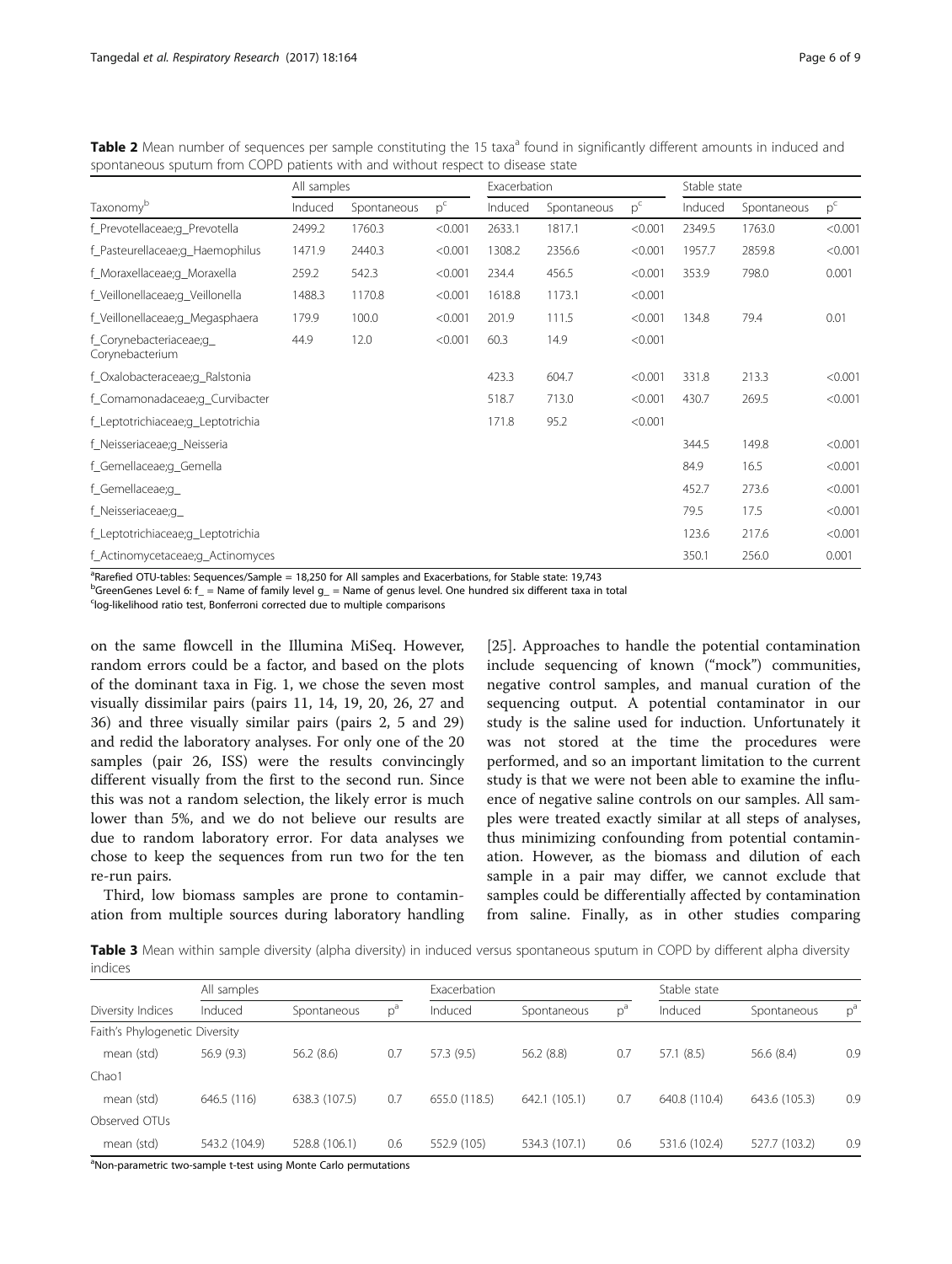sampling methods' impact on microbiota [\[5](#page-8-0), [26, 27\]](#page-8-0), the number of samples is limited, and the statistical power therefore reduced.

One of the challenges in microbiome research is that the technological advancements develop faster than the establishment of statistical tools to assess results. What signifies a true compositional difference between two supposedly similar samples where each contains a large number of relative abundances of sequences is still an unsettled question. The cut-off for the two indices used for assessment of taxonomic differences, <0.2 for the Yue-Clayton dissimilarity index  $(1-\theta_{\text{YC}})$  and <0.1 for LOA from the Bland Altman plots, are arbitrary, and no established consensus regarding these values exist. Similar for the Procrustes  $M^2$  value there are no defined limit [[28\]](#page-8-0).

Finally, what constitutes a true clinically important difference is also an unsettled question. It could be that the entire ecological content of a sample is more relevant for disease, or it could be the presence of a few, perhaps even only one, low-abundant pathogen. If the latter is true, a cut off <0.2 for 1- $\theta_{\text{YC}}$  and <0.1 for LOA will be too crude. With a sample size of 36 sputum pairs, this study did not have the power to evaluate whether ISS or SSS better correlated with clinical data. Future studies with larger sample sizes are needed to elucidate this question.

This study brings forward new information on the much used sputum samples in studies on COPD patients. Pair-wise comparisons of taxonomic composition on genus-level between ISS and SSS from lung patients have not previously been done to our knowledge. Neither have comparisons of alpha- or beta-diversity between ISS and SSS earlier been reported. Induced sputum sampling is an established protocol for studying

COPD patients at stable state [\[29](#page-8-0)]. Common for both ISS and SSS is that they sample both lungs in contrast to bronchoalveolar lavage and biopsies, and are more easily accessible material. Spontaneous sputum is easier to collect during AECOPD when sputum production increase, and may be preferred by some for fear that induction may worsen airway obstruction. However, we have previously shown that induction can safely be performed during COPD exacerbations, at least with up to 3% hypertonic saline [\[7](#page-8-0)].

There are potential reasons why spontaneous and induced sputum samples would differ in their microbial content. Different airways regions have been shown to harbor different communities [\[30](#page-8-0), [31](#page-8-0)], possibly partly due to different ventilation-circulation ratios in the lower and upper parts of the lungs, and possibly due to differences between proximal and distal airways. It has been shown before that sputum sampled early during induction has a different composition of cells than sputum sampled late during induction [\[32](#page-8-0), [33](#page-8-0)]. Spontaneous samples may resemble proximal airways more than the distal sampled by induction, and possible differ in ability to sample upper and lower airways.

Abundant OTUs and correspondingly dominating taxa in different environments have been shown to be particularly important in their habitats [[34\]](#page-8-0). However, sparse members of the microbiota have also been found to contribute in pathogenic processes in the lungs [[35, 36](#page-8-0)]. With this in mind we chose to examine the identified taxa emphasizing both dominating and sparse OTUs. The group comparison of mean abundances of taxa by Yue-Clayton dissimilarity showed that pooling of observations can hide differences seen between individual sample pairs.

The strength of the 1- $\theta_{\text{YC}}$  index is that it measures structural dissimilarity by calculating the proportions of both shared and unshared components in a community [[17\]](#page-8-0). The number of pairs where ISS and SSS were considered too dissimilar to be accepted as good substitutes for each other (1- $\theta_{\text{YC}} > 0.2$ ) was the same regardless of focusing on taxonomic assignment of only abundant OTUs or accepting all OTUs. In both cases 1 of 3 pairs would render different results depending on which sample type was picked to represent the patient.

The Bland-Altman's LOA analyses confirmed the findings using Yue-Clayton's dissimilarity, in that ISS and SSS did not provide the same results in a significant fraction (13 of 36) of pairs when evaluating taxonomical composition in sputum from COPD patients.

Summarizing our findings on GreenGenes genuslevel left 106 unique taxa. When comparing the mean abundance of sequences in each taxa between sample types, 8.5% of taxa were found in statistically significant different levels between sputum types during

<span id="page-6-0"></span>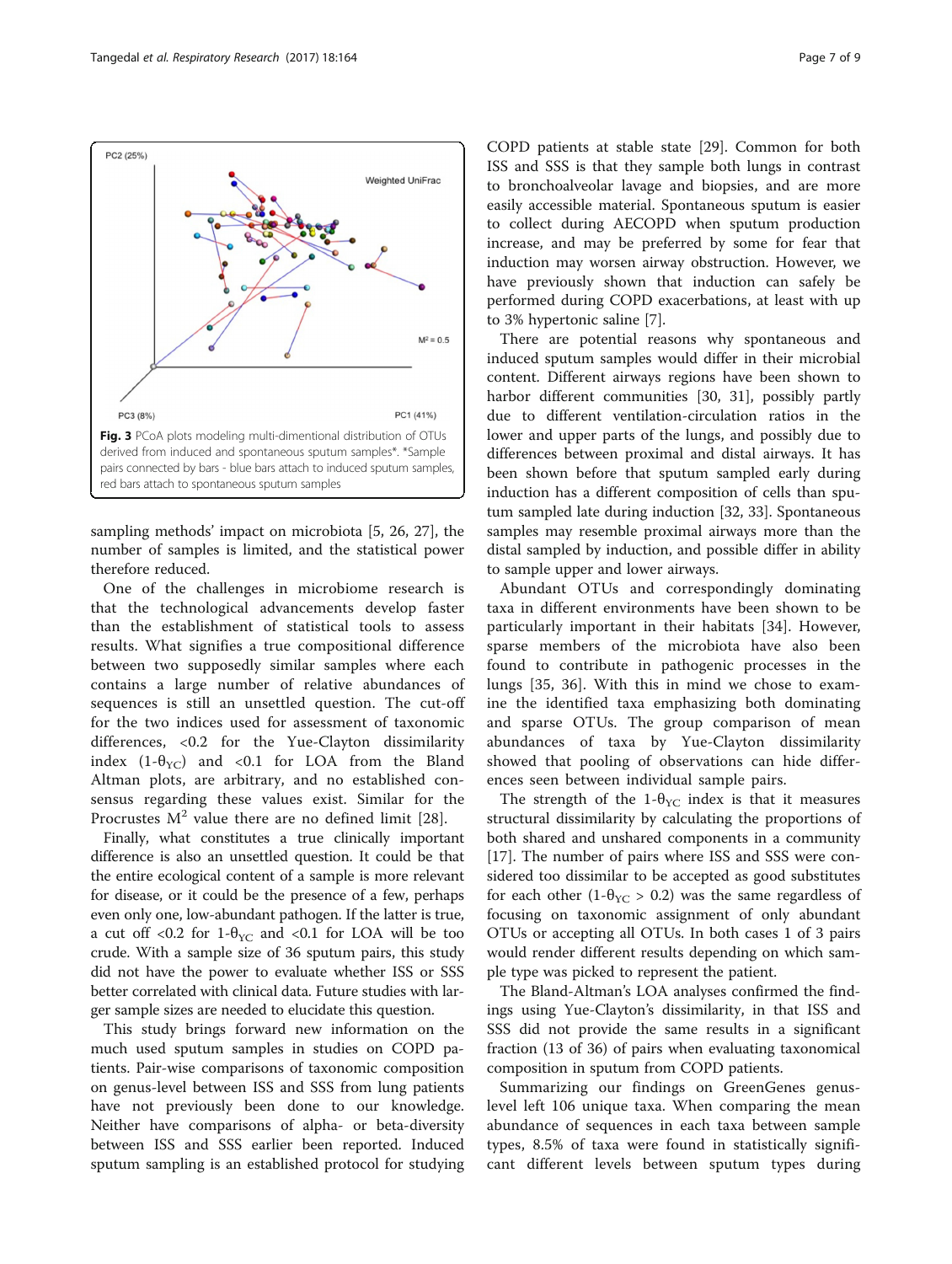exacerbations, and 11.3% in the stable state. Both of the known potential pathogens Haemophilus and Moraxella were significantly more abundant in spontaneous samples compared with induced samples, both in the stable state and during exacerbations. In this new era, where the whole composition of a microbiome may be relevant for disease, it may be that induced sputum samples better reflect presence of low-abundant species in the distal airways, which are masked by frequent colonization of genera like Haemophilus and Moraxella in spontaneous samples. However, presence of both Haemophilus [[37, 38\]](#page-8-0) and Moraxella [[39](#page-8-0)] in stable state sputum samples have shown similar higher levels of inflammatory markers in the sputum samples indicating stimulation of the immune system. Thus either sampling method may have important value in research, but important differences in interpretation of the microbiota could result from using the sputum types interchangeably.

We could not find differences in alpha-diversity between sample types. This should perhaps not be surprising considering the shared route of delivery through the oral cavity and the samples not discriminating between right and left airways. It has been shown that diversity in sputum is higher than in explant lung samples, likely due to oral contamination [[30\]](#page-8-0).

There were no significant differences in mean phylogenetic beta-diversity between ISS and SSS, neither when considering absence/presence data, nor when emphasizing abundances (UWUF/WUF). However, when considering samples pair-wise we found differences in WUF in 1 of 4 pairs and for UWUF differences were found in 50% of the sputum pairs. With focus on quantitative data Procrustes transformation of PCoAplots of WUF distances this pair-wise difference was confirmed, as the distances in multidimensional space were too large to ignore for several pairs. A defined limit for Procrustes  $M^2$  to be considered too high to claim similarity does not exist, but levels >0.3 is indicative of influential differences.

## Conclusions

In this study we found clear discrepancies in both taxonomic composition and beta-diversity between ISS and SSS collected concurrently from COPD patients in the stable state and during exacerbations when comparing samples pair-wise. For grouped analyses the differences were subtler, potentially masking important differences. The most prudent approach in studies using sputum for microbiota analyses is to only rely on either induced or spontaneous sputum. We advise that sampling method is always reported, and that comparisons are made and presented, if both sample types are used.

#### Abbreviations

AECOPD: Acute exacerbation of COPD; BCCS: Bergen COPD cohort study; BCES: Bergen COPD exacerbation study; CF: Cystic fibrosis; COPD: Chronic obstructive pulmonary disease; ISS: Induced sputum samples; LOA: Limits of agreement; OTU: Operational taxonomic unit; PCoA: Principal coordinates analysis; QIIME: Quantitative insights into microbial ecology; SSS: Spontaneous sputum samples; UFUW: Unweighted unifrac; WUF: Weighted unifrac

#### Acknowledgements

The authors wish to thank Lene Svendsen<sup>1</sup>, Tina Endresen-Vinsjevik<sup>1</sup>, Margrete Klemmetsby<sup>1</sup>, Marie Wåtevik<sup>1</sup> and Eli Nordeide<sup>1</sup> for help in data collection, Inge Zwetzig<sup>1</sup> and Hilda Andersen<sup>2</sup> for performing the sputum processing, and Heidi Ellis Haraldsen<sup>2</sup> and Tuyen Hoang<sup>1</sup> for help with the DNA extraction, PCR and Illumina sequencing.

<sup>1</sup> Department of Thoracic Medicine, Haukeland University Hospital, Bergen, Norway.

<sup>2</sup> Department of Clinical Science, University of Bergen, Bergen, Norway. (Affiliations relate to positions at the time of the work).

#### Funding

The study was funded partially by the Department of Thoracic Medicine and the University of Bergen in terms of salaries. Analyses were funded by a grant from the Bergen Medical Research Foundation.

#### Availability of data and materials

The fastq files, metadata and command lines necessary for running the analyses presented in this article will be publicly available at DRYAD when the article is accepted for publishing. DOI:<http://dx.doi.org/10.5061/dryad.5gc82>.

#### Authors' contributions

ST performed DNA extraction, all bioinformatics analyses, and statistical analyses and drafted the manuscript. MA participated on data collection, statistical analyses and revision of the manuscript. RG participated in data collection, bioinformatics analyses, statistical analyses and revision of the manuscript. CD performed the PCR and Illumina sequencing analyses, and participated in revision of the manuscript. HGW planed all aspects of the sequencing analyses, and participated in the bioinformatics analyses and revision of the manuscript. PSB planed and participated in data collection and participated in the revision of the manuscript. TME planed and participated in data collection, designed the study, and participated in the bioinformatics, statistical analyses and revision of the manuscript. All authors read and approved the final manuscript.

#### Ethics approval and consent to participate

The study was approved by the regional ethical board (REK-Vest Norway), case number 165.08. All participants signed a consent form upon inclusion.

#### Consent for publication

Not applicable.

#### Competing interests

ST: Nothing to declare.

MA: Within the last 5 years MA has received a lecture fee from Novartis. RG: Reports grants from the Norwegian Association of Heart and Lung Patients and EXTRA funds from the Norwegian Foundation for Health and Rehabilitation as well as YaraPraxair during the conduct of the study, grants and personal fees from Boehringer Ingelheim, personal fees from AstraZeneca, and personal fees from GlaxoSmithKline outside the submitted work. CD: Nothing to declare.

HGW: Nothing to declare.

PSB: Within the last 5 years PSB has received lecture fees or advisory board fees from AstraZeneca, GlaxoSmithKline, Boehringer-Ingelheim, Mundipharma, Chiesi, MSD. PSB is a member of the steering committee and scientific committee of the ECLIPSE study and is PI of the ECLIPSE extension study, both studies sponsored by GlaxoSmithKline.

TME: In the last 5 years TME has received unrestricted grants from Boehringer Ingelheim outside this work, speaker fees from AstraZeneca, Boehringer Ingelheim and GlaxoSmithKline, and support for travel to the AIR conference from InterMune.